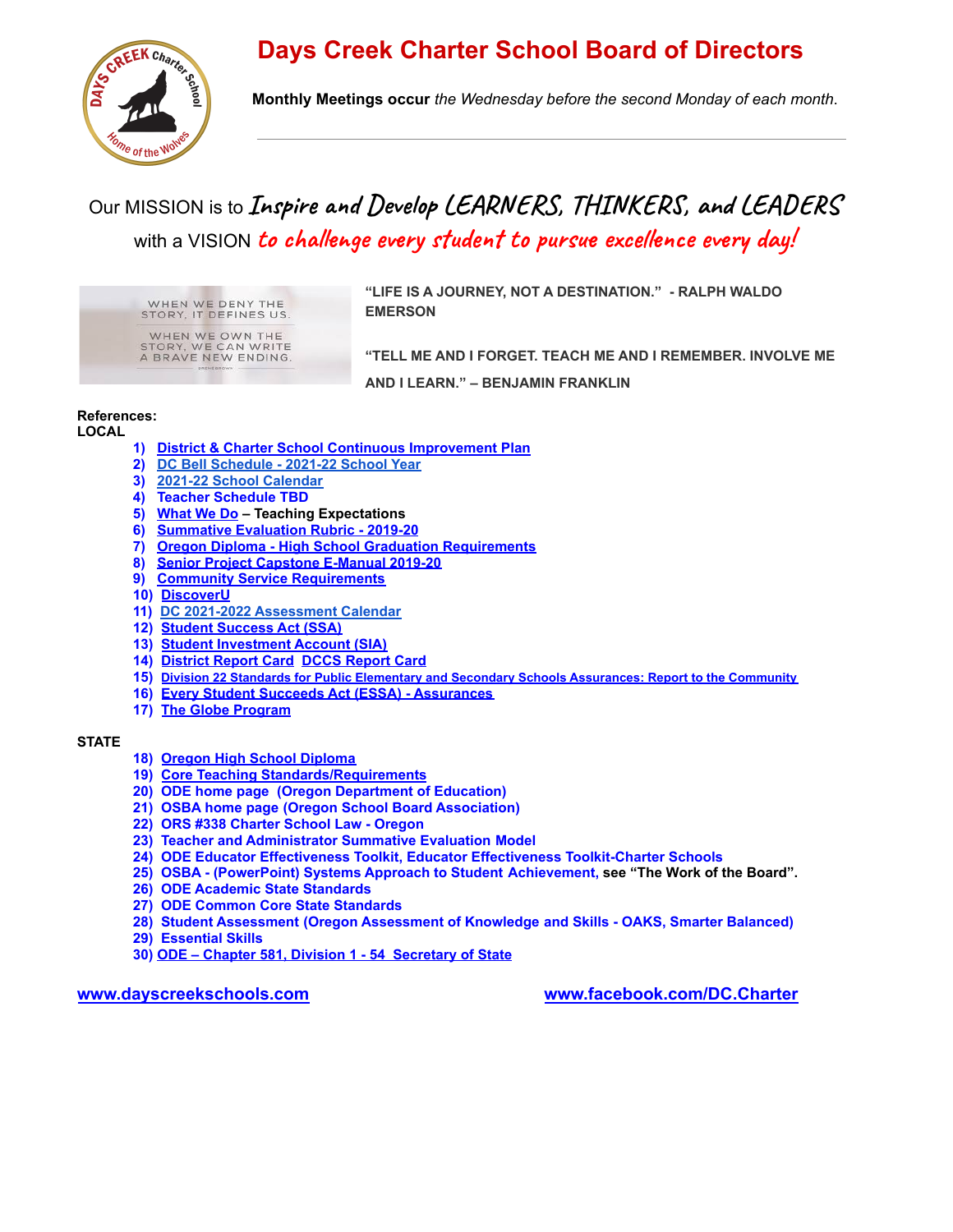### **Days Creek Charter School K-12 Board of Directors Regular Monthly Meeting**

## **[AGENDA](https://docs.google.com/spreadsheets/d/1QpZQY0KyhqguyXRVWnhGIi8B4XU95tfUiAzJ7t68sfY/edit?usp=sharing)**

Notice is hereby given to the members of the Board of Directors of the Days Creek Charter School and to the general public that the Board of Directors will hold a Regular Monthly Board Meeting **Wednesday, November 03, 2021, at 6:00 PM. in room 215.**

- **1. Call to Order**
- **2. Pledge of Allegiance**
- **3. Approval of Agenda**
- **4. Approval of Minutes**
	- a. [10-06-2021](https://docs.google.com/document/d/1UMH2pacZQQKtzB5uDk4EBBDL6oLEXVLqlIxDwoDkZAI/edit?usp=sharing) (Regular), 10-21-2021 (Special Work [Session](https://docs.google.com/document/d/1IcikolMJ1QWKn2k_04aGo00pc7f_di5_/edit?usp=sharing&ouid=102799272392595692498&rtpof=true&sd=true))
- **5. Student Input**
- **6. Public Input**
- **7. Report from the Executive Director, Steve Woods -** Information, discussion, and possible action to accept or reject the Director's recommendation for the following items:
	- a. Q & A regarding items from the District Board [agenda](https://docs.google.com/document/d/1WWPUU8QRCofh9915NcqkhGVB9P-f-Il-lfiJMk1gLKk/edit?usp=sharing)
	- b. 2020-2021 ODE Report Card, at a glance [School](https://drive.google.com/file/d/1MsdhyzSxWuth4KGAz7kQk59sG5E4hycI/view?usp=sharing) profile, [District](https://drive.google.com/file/d/1hmMy_7VP-eQ7XUGi4hDTrnlobZPo_mZI/view?usp=sharing) profile
	- c. DCCS (Douglas County Coalition of Schools) Update
- **8. Report(s)** -Cathy Knapp
	- a. 1st [Quarter](https://docs.google.com/spreadsheets/d/1FVYdDBK0dMSkg5wQy-2s8Od1Ie1MRpOvBJKuOhZFWyc/edit?usp=sharing) Grade Report
- **9. Reference Items**
	- a. CLARIFY [FOCUS](https://dayscreekschools-public.rubiconatlas.org/Atlas/Public/View/Default) ENCOURAGE Continuous [Improvement](https://docs.google.com/presentation/d/1eKE_VValITkTqj4epiddrUx36ebmqS-6kH7ZYCis9to/edit#slide=id.gc6f75fceb_0_0) Plan [What](https://docs.google.com/document/d/15cnIG4_YUwzylhhE_ZTlOSxaGe8xRtg7uKdClwMMuB8/edit?usp=sharing) We Do
- **10. Standing Committee Reports**
	- **a. Mission & Vision – Jim Docherty, Matt Giles**
	- **b. Publicity – Jim Docherty, Anna Rickards**
	- **c. Fundraising/Community Partners - Matt Giles, Anna Rickards**
	- **d. Recognition of Excellence – Cathy Knapp, Anna Rickards**
- **11. Report and Discussion -** Information and possible action by the board
	- a. Capstone (Senior) Project and Portfolio Report/recommendations from the Mission and Vision Standing Committee
	- b. Days Creek Capstone Infographic  <https://create.piktochart.com/output/55709606-days-creek-capstone-infographic>
	- c. Capstone Experience
	- d. [https://docs.google.com/document/d/18nVGXs9q9b74tJrA2CJ3Q2nZqfkXFMMhUPudx](https://docs.google.com/document/d/18nVGXs9q9b74tJrA2CJ3Q2nZqfkXFMMhUPudx8fmetc/edit?usp=sharing) [8fmetc/edit?usp=sharing](https://docs.google.com/document/d/18nVGXs9q9b74tJrA2CJ3Q2nZqfkXFMMhUPudx8fmetc/edit?usp=sharing)
	- e. Colorado's Capstone Project and Portfolio standards (sample outline): <https://www.cde.state.co.us/postsecondary/grad-capstone>

#### 12. **Announcements**

- a. November OSBA's 75th Annual Convention canceled
- b. November 08 District Board Meeting, 6 PM
- c. November 10 Teacher-Family conferences, 2-8 PM
- d. November 11 Veterans Day, no school